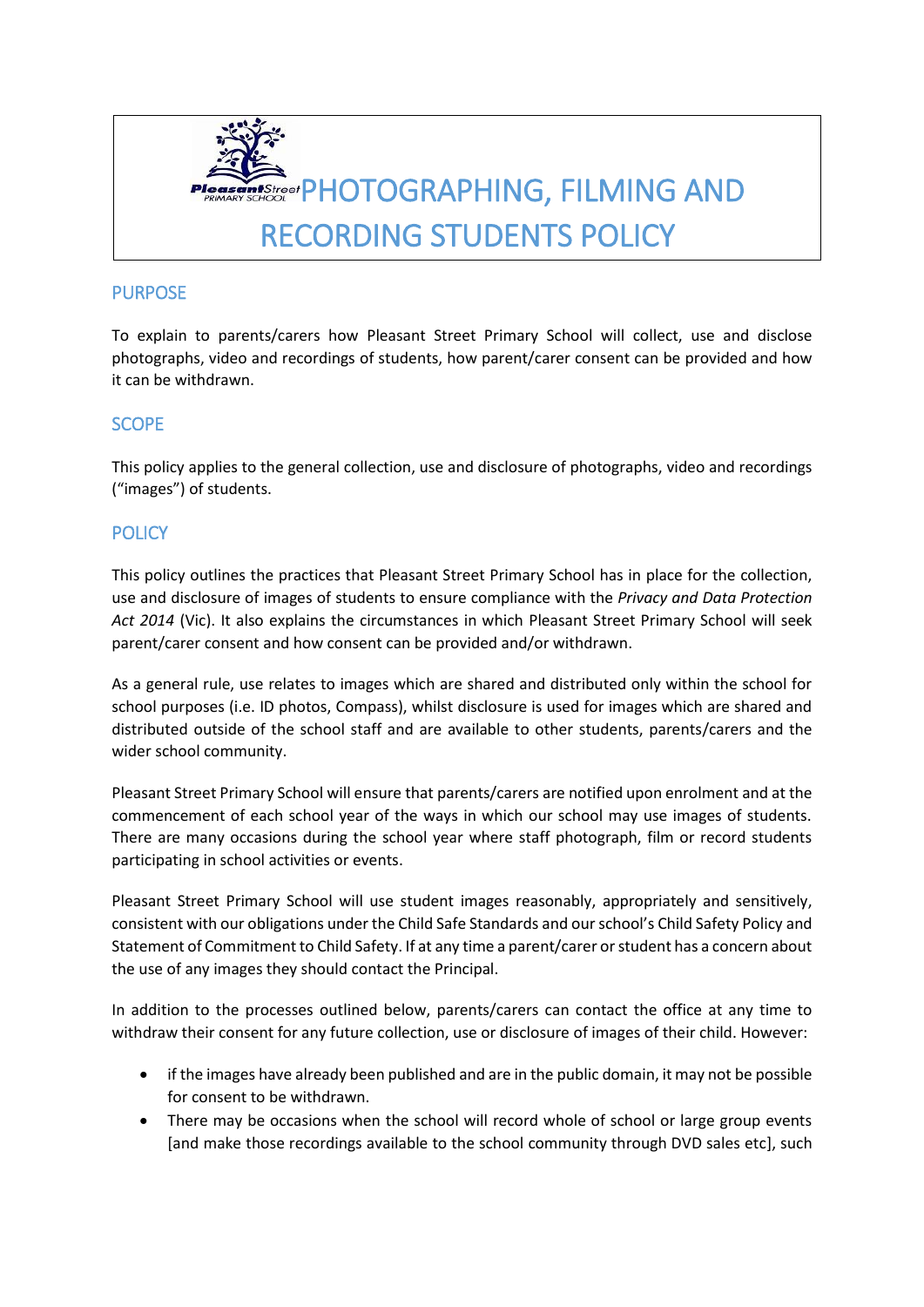as the school concert and graduation and if your child participates, they may appear in these recordings which will be available to the whole school community.

 The school can still collect, use and disclose images in circumstances where consent is not required (see below for more information).

# Official school photographs

Each year Pleasant Street Primary School will arrange for a professional photographer to take official school photographs of students. This will generally involve both class photos and individual photos being taken.

Official school photographs may be:

- purchased by parents/carers
- used for school identification cards
- stored on CASES21 for educational and administrative purposes.

Pleasant Street Primary School will notify parents/carers in advance of the official school photographs being taken to give them an opportunity to decide whether their child will be included in the official school photographs.

Parents/carers who choose to opt-out of having their child participate in official school photographs must contact Maria Hodder before the date photos are scheduled to be taken to advise that their child will not participate. There is no obligation on any parent or carer to purchase any photographs taken.

# Images for use and disclosure within the school community and ordinary school communications

From time to time Pleasant Street Primary School may photograph, film or record students to use within the school community, including:

- in the school's communication, learning and teaching tools
- for display in school classrooms, on noticeboards etc
- in the school's newsletter
- to support student's health and wellbeing eg photographs of pencil grip to assist in OT assessments

A Consent Form and Collection Notice will be distributed to parents/carers on enrolment and at the beginning of grade three.

#### Images to be used or disclosed outside the school community

#### **External use or disclosure by the school**

Photographs, video or recordings of students may also be used in publications that are accessible to the public, including:

- on the school's website
- on the school's social media accounts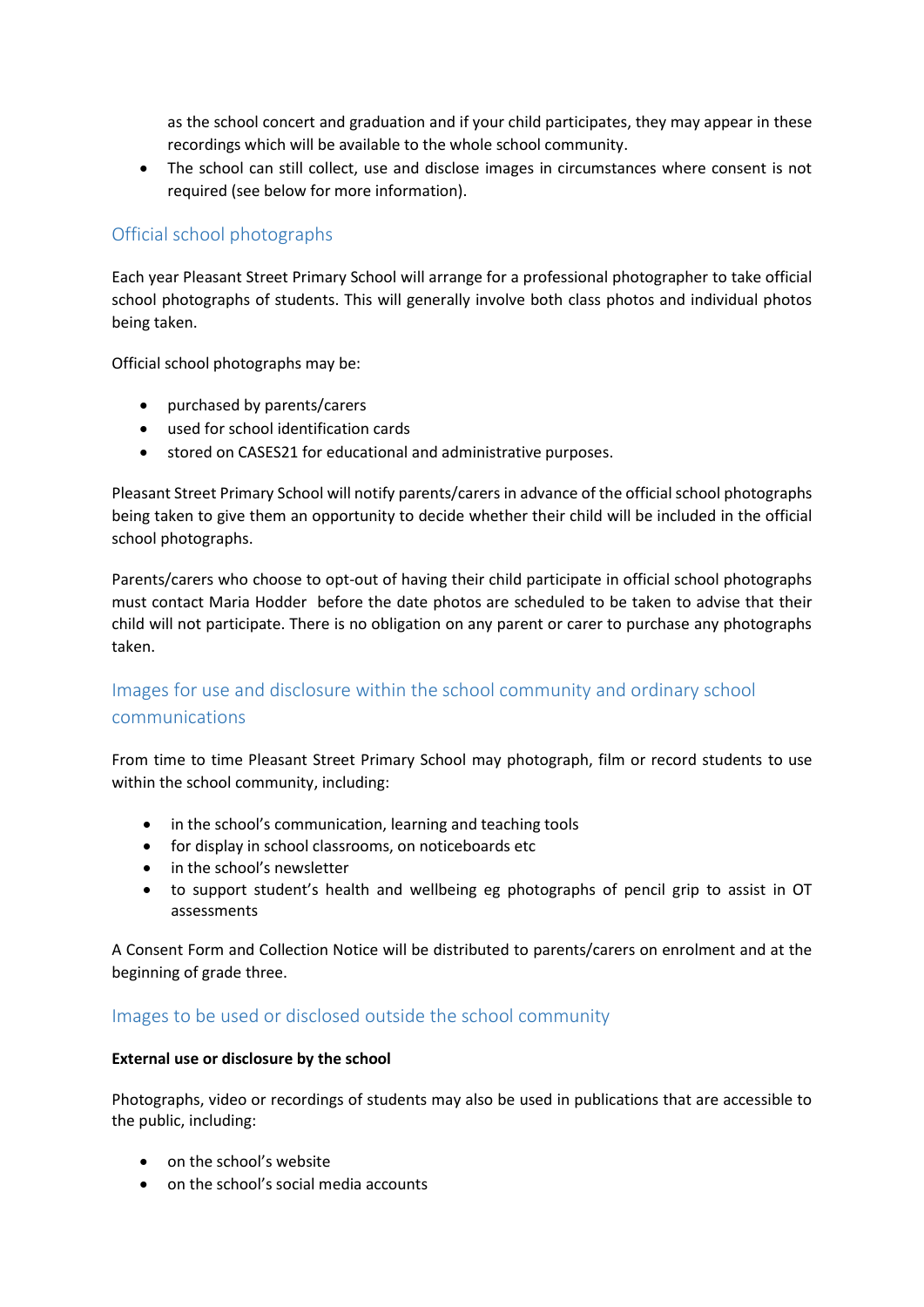• in the school year six magazine

The l Consent Form and Collection Notice also covers these types of uses and will be distributed to parents/carers on enrolment and also at the beginning of year 3 We will notify you individually if we are considering using any images of your child for specific advertising or promotional purposes.

#### **Media**

The media, or the Department of Education and Training's media team, may seek to photograph, film or record students for a news story or school event. This may include broadcast media, online or social media or print media, including newspapers and magazine publications.

When our school receives such requests Pleasant Street Primary School will:

- provide parents/carers with information about the organisation involved and when/for what purposes the photography, filming or recording will occur
- seek prior, express parent/carer consent in writing.

Students will only be photographed, filmed or recorded by the media at school if express consent is provided for that specific media event. Neither the school nor the Department own or control any photographs, video or recordings of students taken by the media.

#### **Other external collection, use or disclosure**

If there is a situation which will involve the collection, use or disclosure of images of students by or to third parties which is not otherwise covered by this policy, Pleasant Street Primary School will:

- provide parents/carers with information about the event or activity, the organisation involved and when the photography, filming or recording will occur
- seek prior, express parent/carer consent in writing.

### School performances, sporting events and other school approved activities

Pleasant Street Primary School permits parents/carers, students and invited guests to photograph, film or record school performances, sporting events and other school-approved activities.

Pleasant Street Primary School requests that parents/carers, students and invited guests who photograph, film or record school activities only do so for their own personal use and do not publish the images in any form, including on social media, without the prior consent of persons whose children also appear in the images.

Neither the school nor the Department own or control any images of students taken by parents/carers, students or their invited guests at school activities.

### Images to manage student behaviour or fulfil our school's legal obligations

On occasion it may be necessary for school staff to photograph, film or record students when necessary to:

• fulfil legal obligations, including to: